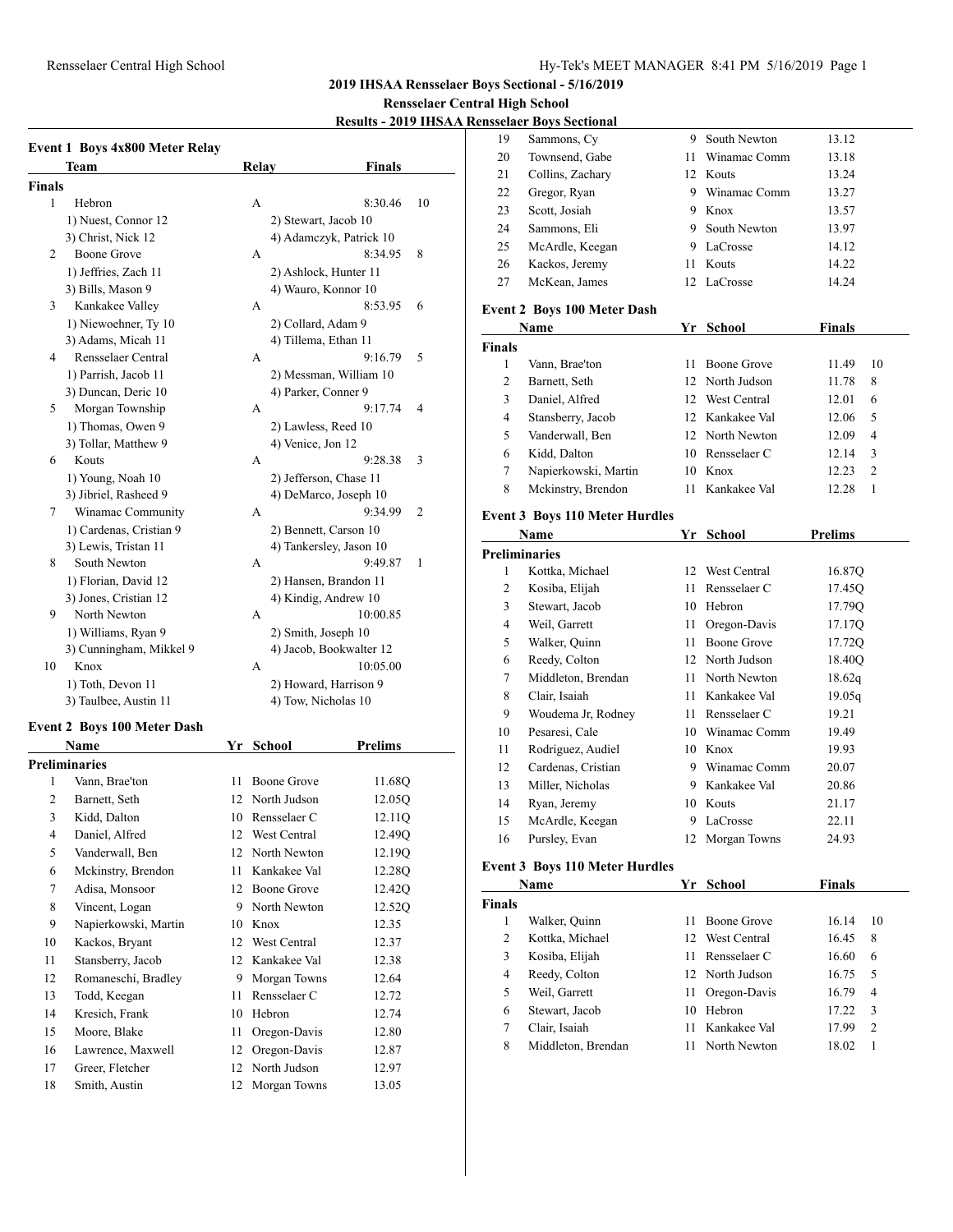# Rensselaer Central High School Hy-Tek's MEET MANAGER 8:41 PM 5/16/2019 Page 2

**2019 IHSAA Rensselaer Boys Sectional - 5/16/2019**

**Rensselaer Central High School**

**Results - 2019 IHSAA Rensselaer Boys Sectional**

| <b>Event 4 Boys 200 Meter Dash</b> |                                    |      |                 |                           |  |  |
|------------------------------------|------------------------------------|------|-----------------|---------------------------|--|--|
|                                    | Name                               |      | Yr School       | <b>Prelims</b>            |  |  |
| <b>Preliminaries</b>               |                                    |      |                 |                           |  |  |
| 1                                  | Vann, Brae'ton                     | 11.  | Boone Grove     | 24.52Q                    |  |  |
| 2                                  | Kidd, Dalton                       |      | 10 Rensselaer C | 24.67Q                    |  |  |
| 3                                  | Barnett, Seth                      |      | 12 North Judson | 24.93Q                    |  |  |
| 4                                  | Vincent, Logan                     |      | 9 North Newton  | 24.74Q                    |  |  |
| 5                                  | Vanderwall, Ben                    |      | 12 North Newton | 25.07Q                    |  |  |
| 6                                  | Ziemniak, Chris                    |      | 11 Boone Grove  | 25.18Q                    |  |  |
| 7                                  | Wright, Brayden                    |      | 12 Rensselaer C | 25.25q                    |  |  |
| 8                                  | Ilic, Shawn                        | 11   | Morgan Towns    | 25.30q                    |  |  |
| 9                                  | Moore, Blake                       |      | 11 Oregon-Davis | 25.36                     |  |  |
| 10                                 | Ryan, Jeremy                       |      | 10 Kouts        | 25.70                     |  |  |
| 11                                 | Mckinstry, Brendon                 |      | 11 Kankakee Val | 25.79                     |  |  |
| 12                                 | Fisher, Layne                      |      | 9 Oregon-Davis  | 25.84                     |  |  |
| 13                                 | Romaneschi, Bradley                |      | 9 Morgan Towns  | 25.89                     |  |  |
| 14                                 | Wenglarz, Maxwell                  |      | 11 North Judson | 25.96                     |  |  |
| 15                                 | Pratt, Shaun                       |      | 9 Winamac Comm  | 26.04                     |  |  |
| 16                                 | Townsend, Gabe                     |      | 11 Winamac Comm | 26.52                     |  |  |
| 17                                 | Brodner, Bryce                     |      | 10 Kankakee Val | 26.73                     |  |  |
| 18                                 | Collins, Zachary                   |      | 12 Kouts        | 27.06                     |  |  |
| 19                                 | Owens, Corbin                      |      | 12 Knox         | 27.69                     |  |  |
| 20                                 | Scott, Josiah                      |      | 9 Knox          | 27.99                     |  |  |
| 21                                 | McKean, James                      |      | 12 LaCrosse     | 29.87                     |  |  |
| $\overline{a}$                     | Christ, Nick                       |      | 12 Hebron       | NT                        |  |  |
|                                    |                                    |      |                 |                           |  |  |
|                                    | <b>Event 4 Boys 200 Meter Dash</b> |      |                 |                           |  |  |
|                                    | <b>Name</b>                        |      | Yr School       | <b>Finals</b>             |  |  |
| <b>Finals</b>                      |                                    |      |                 |                           |  |  |
| 1                                  | Vann, Brae'ton                     | 11   | Boone Grove     | 10<br>23.65               |  |  |
| 2                                  | Barnett, Seth                      |      | 12 North Judson | 23.99<br>8                |  |  |
| 3                                  | Kidd, Dalton                       |      | 10 Rensselaer C | 6<br>24.71                |  |  |
| 4                                  | Vanderwall, Ben                    |      | 12 North Newton | 5<br>24.87                |  |  |
| 5                                  | Ilic, Shawn                        | 11 - | Morgan Towns    | $\overline{4}$<br>25.36   |  |  |
| 6                                  | Wright, Brayden                    |      | 12 Rensselaer C | 25.39<br>3                |  |  |
| 7                                  | Ziemniak, Chris                    | 11 - | Boone Grove     | $\overline{2}$<br>25.41   |  |  |
| 8                                  | Vincent, Logan                     | 9    | North Newton    | $\mathbf{1}$<br>25.62     |  |  |
|                                    | Event 5 Boys 1600 Meter Run        |      |                 |                           |  |  |
|                                    | <u>Name</u>                        | Yr   | <b>School</b>   | <b>Finals</b>             |  |  |
| <b>Finals</b>                      |                                    |      |                 |                           |  |  |
| $\mathbf{1}$                       | Bakker, Carson                     |      | 12 Covenant Chr | 4:38.22<br>10             |  |  |
| 2                                  | Nuest, Connor                      |      | 12 Hebron       | 8<br>4:45.09              |  |  |
| 3                                  | Kendrick, Austin                   | 11 - | North Judson    | 6<br>4:45.41              |  |  |
| 4                                  | Tillema, Ethan                     | 11 - | Kankakee Val    | 4:47.44<br>5              |  |  |
| 5                                  | Sheehy, Cameron                    |      | 12 Kankakee Val | $\overline{4}$<br>4:51.65 |  |  |
| 6                                  | Venice, Jon                        |      | 12 Morgan Towns | 4:57.42<br>3              |  |  |
| 7                                  | Ingram, Jonah                      |      | 9 Covenant Chr  | $\overline{c}$<br>4:58.12 |  |  |
| 8                                  | Wauro, Konnor                      |      | 10 Boone Grove  | 4:58.84<br>1              |  |  |
| 9                                  | Weaver, Noah                       |      | 10 Hebron       | 5:02.37                   |  |  |
| 10                                 | Anderson, Keagan                   |      | 12 North Newton | 5:03.20                   |  |  |
| 11                                 | Cardenas, Cristian                 |      | 9 Winamac Comm  | 5:06.05                   |  |  |
| 12                                 | Toth, Devon                        |      | 11 Knox         | 5:07.41                   |  |  |
| 13                                 | Bennett, Carson                    |      | 10 Winamac Comm | 5:11.45                   |  |  |
| 14                                 | DeMarco, Joseph                    | 10   | Kouts           | 5:13.11                   |  |  |
|                                    |                                    |      |                 |                           |  |  |

| 15 | Bills, Mason     | 9. | Boone Grove     | 5:13.35 |
|----|------------------|----|-----------------|---------|
| 16 | Lawless, Reed    |    | 10 Morgan Towns | 5:13.62 |
| 17 | Florian, David   |    | 12 South Newton | 5:14.00 |
| 18 | Parrish, Jacob   | 11 | Rensselaer C    | 5:15.19 |
| 19 | Tomsicek, Maytas |    | 12 LaCrosse     | 5:16.31 |
| 20 | Parker, Conner   | 9  | Rensselaer C    | 5:16.71 |
| 21 | Holton, Brian    | 11 | Knox            | 5:18.04 |
| 22 | Dimeglio, Alex   |    | 12 North Newton | 5:19.73 |
| 23 | Minter, Ryan     | 11 | Oregon-Davis    | 5:21.52 |
|    | Orr, Kameron     | 9  | Oregon-Davis    | NT      |

# **Event 6 Boys 4x100 Meter Relay**

|               | Team                               |           | <b>Relay</b> | <b>Finals</b>            |    |
|---------------|------------------------------------|-----------|--------------|--------------------------|----|
| <b>Finals</b> |                                    |           |              |                          |    |
| 1             | Boone Grove                        |           | А            | 44.71                    | 10 |
|               | 1) Walker, Quinn 11                |           |              | 2) Adisa, Monsoor 12     |    |
|               | 3) Hamady, Jack 12                 |           |              | 4) Ziemniak, Chris 11    |    |
| 2             | North Judson                       |           | А            | 45.22                    | 8  |
|               | 1) Greer, Fletcher 12              |           |              | 2) Barnes, Manuel 11     |    |
|               | 3) Barnett, Seth 12                |           |              | 4) Brown, Tabor 10       |    |
| 3             | Kankakee Valley                    |           | A            | 45.47                    | 6  |
|               | 1) Gronkiewicz, Alexander 12       |           |              | 2) Capps, Cole 12        |    |
|               | 3) Ritchie, Markus 10              |           |              | 4) Stansberry, Jacob 12  |    |
| 4             | West Central                       |           | A            | 45.66                    | 5  |
|               | 1) Kroft, Zane 11                  |           |              | 2) Kackos, Bryant 12     |    |
|               | 3) Fritz, Collin 12                |           |              | 4) Czahor, Brett 12      |    |
| 5             | Rensselaer Central                 |           | A            | 46.31                    | 4  |
|               | 1) Wright, Brayden 12              |           |              | 2) Green, Jeffery 12     |    |
|               | 3) Kidd, Dalton 10                 |           |              | 4) Allen, Jarrett 12     |    |
| 6             | Morgan Township                    |           | A            | 47.19                    | 3  |
|               | 1) Smith, Austin 12                |           |              | 2) Lemmons, Nate 9       |    |
|               | 3) Ilic, Shawn 11                  |           |              | 4) Romaneschi, Bradley 9 |    |
| 7             | Oregon-Davis                       |           | A            | 48.28                    | 2  |
|               | 1) Moore, Blake 11                 |           |              | 2) Weil, Garrett 11      |    |
|               | 3) Ailes, Tyler 12                 |           |              | 4) Lawrence, Maxwell 12  |    |
| 8             | South Newton                       |           | A            | 48.92                    | 1  |
|               | 1) Sammons, Eli 9                  |           |              | 2) Hansen, Brandon 11    |    |
|               | 3) Sammons, Garrett 9              |           |              | 4) Sammons, Cy 9         |    |
| 9             | Hebron                             |           | A            | 50.15                    |    |
|               | 1) Uribe, Vince 11                 |           |              | 2) Clemens, Josh 12      |    |
|               | 3) Syrovatka, Peyton 11            |           |              | 4) Kresich, Frank 10     |    |
| 10            | Knox                               |           | A            | 50.54                    |    |
|               | 1) Howard, Harrison 9              |           |              | 2) Scott, Josiah 9       |    |
|               | 3) Maynard, Jordan 10              |           |              | 4) Owens, Corbin 12      |    |
| 11            | Kouts                              |           | A            | 50.91                    |    |
|               | 1) Ryan, Jeremy 10                 |           |              | 2) Hutchison, Luke 10    |    |
|               | 3) Higgins, Luke 10                |           |              | 4) Collins, Zachary 12   |    |
|               | Winamac Community                  |           | A            | DQ                       |    |
|               | 1) Pratt, Shaun 9                  |           |              | 2) Gregor, Ryan 9        |    |
|               | 3) Huetten, Jared 11               |           |              | 4) Pesaresi, Cale 10     |    |
|               | <b>Event 7 Boys 400 Meter Dash</b> |           |              |                          |    |
|               | Name                               | Yr School |              | <b>Finals</b>            |    |
| <b>Finals</b> |                                    |           |              |                          |    |
|               |                                    |           |              |                          |    |

| <b>Name</b>   |                 | Yr School |  | Finals |     |
|---------------|-----------------|-----------|--|--------|-----|
| <b>Finals</b> |                 |           |  |        |     |
|               | Wiegman, Taylor | 12 Hebron |  | 52.85  | -10 |
|               | Hutchison, Luke | 10 Kouts  |  | 53.04  | - 8 |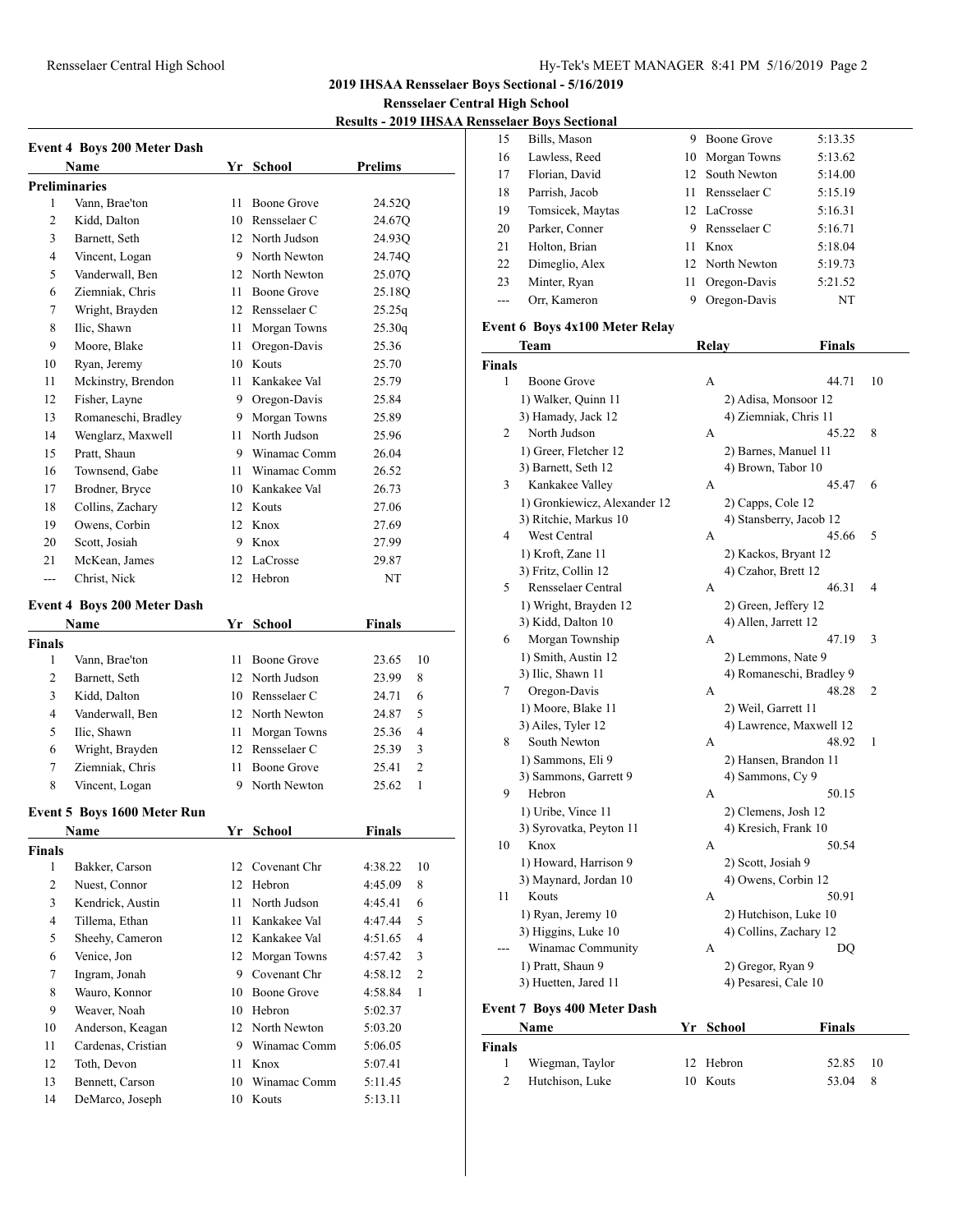#### Rensselaer Central High School Hy-Tek's MEET MANAGER 8:41 PM 5/16/2019 Page 3

**2019 IHSAA Rensselaer Boys Sectional - 5/16/2019**

**Rensselaer Central High School**

**Results - 2019 IHSAA Rensselaer Boys Sectional**

|               | Finals  (Event 7 Boys 400 Meter Dash)<br>Name |                 | Yr School          | <b>Finals</b> |                |
|---------------|-----------------------------------------------|-----------------|--------------------|---------------|----------------|
| 3             | Barnes, Manuel                                | 11              | North Judson       | 53.24         | 6              |
| 4             | Fritz, Collin                                 | 12              | West Central       | 54.05         | 5              |
| 5             | Christ, Nick                                  | 12              | Hebron             | 54.39         | 4              |
| 6             | Kessler, Tyler                                | 12              | North Newton       | 54.60         | 3              |
| 7             | Howard, Harrison                              | 9               | Knox               | 56.11         | 2              |
| 8             | Fisher, Layne                                 | 9               | Oregon-Davis       | 56.61         | 1              |
| 9             | Jones, Cristian                               | 12              | South Newton       | 56.72         |                |
| 10            | Czahor, Brett                                 | 12              | West Central       | 56.99         |                |
| 11            | Buth, Erik                                    | 12              | Boone Grove        | 57.05         |                |
| 12            | Taylor, Zachary                               |                 | 10 Kankakee Val    | 57.27         |                |
| 13            | Walter, Cody                                  | 11              | Rensselaer C       | 57.34         |                |
| 14            | Huetten, Jared                                | 11              | Winamac Comm       | 57.57         |                |
| 15            | Duncan, Stephen                               | 11              | Rensselaer C       | 58.30         |                |
| 16            | Taulbee, Austin                               | 11              | Knox               | 58.43         |                |
| 17            | Thill, Payton                                 | 12              | Boone Grove        | 58.64         |                |
| 18            | Clair, Isaiah                                 | 11              | Kankakee Val       | 58.74         |                |
| 19            | Bland, Elliott                                | 10              | Morgan Towns       | 58.89         |                |
| 20            | Pratt, Shaun                                  | 9               | Winamac Comm       | 59.34         |                |
| 21            | Hoffman, Devin                                | 9               | Covenant Chr       | 1:05.68       |                |
| 22            | Kennedy, Tadhg                                | 9.              | Morgan Towns       | 1:05.98       |                |
| 23            | Hansen, Brandon                               | 11              | South Newton       | 1:06.29       |                |
| 24            | McKean, James                                 | 12              | LaCrosse           | 1:09.22       |                |
|               |                                               |                 |                    |               |                |
|               | <b>Event 8 Boys 300 Meter Hurdles</b>         |                 |                    |               |                |
|               | Name                                          |                 | Yr School          | <b>Finals</b> |                |
| <b>Finals</b> |                                               |                 |                    |               |                |
| 1             | Wright, Colton                                | 11              | Kankakee Val       | 41.48         | 10             |
| 2             | Reedy, Colton                                 | 12              | North Judson       | 41.97         | 8              |
| 3             | Smith, Ryder                                  | 12 <sup>°</sup> | Kankakee Val       | 43.42         | 6              |
| 4             | Kottka, Michael                               | 12              | West Central       | 43.82         | 5              |
| 5             | Kosiba, Elijah                                | 11              | Rensselaer C       | 43.94         | $\overline{4}$ |
| 6             | Stewart, Jacob                                | 10              | Hebron             | 44.09         | 3              |
| 7             | Hamady, Jack                                  | 12              | <b>Boone Grove</b> | 44.64         | 2              |
| 8             | Walker, Quinn                                 | 11              | Boone Grove        | 45.19         | 1              |
| 9             | Sizemore, Dalton                              |                 | 12 West Central    | 45.53         |                |
| 10            | Middleton, Brendan                            | 11              | North Newton       | 47.43         |                |
| 11            | Pesaresi, Cale                                | 10              | Winamac Comm       | 48.05         |                |
| 12            | Woudema Jr, Rodney                            |                 | 11 Rensselaer C    | 48.71         |                |
| 13            | Pursley, Evan                                 |                 | 12 Morgan Towns    | 53.95         |                |
|               | <b>Event 9 Boys 800 Meter Run</b>             |                 |                    |               |                |
|               | Name                                          |                 | Yr School          | <b>Finals</b> |                |
| <b>Finals</b> |                                               |                 |                    |               |                |
| 1             | Bakker, Carson                                | 12              | Covenant Chr       | 1:56.84       | 10             |
| $\mathbf{2}$  | Ashlock, Hunter                               | 11              | Boone Grove        | 2:01.39       | 8              |
| 3             | Zubek, Stan                                   | 11              | <b>Boone Grove</b> | 2:07.03       | 6              |
| 4             | Ruvalcaba, Brandon                            |                 | 9 Kankakee Val     | 2:13.35       | 5              |
| 5             | Prater, Jared                                 |                 | 12 Knox            | 2:13.55       | 4              |
| 6             | Ingram, Jonah                                 |                 | 9 Covenant Chr     | 2:13.84       | 3              |
| $\tau$        | Kutkuewicz, Joshua                            | 9.              | Morgan Towns       | 2:14.39       | 2              |
| 8             | Collard, Adam                                 | 9.              | Kankakee Val       | 2:14.82       | 1              |
| 9             | Secviar, Gavin                                | 11              | North Newton       | 2:16.89       |                |
|               |                                               |                 | Kouts              | 2:18.82       |                |
|               |                                               |                 |                    |               |                |
| 10<br>11      | Higgins, Luke<br>Anderson, Keagan             | 10              | 12 North Newton    | 2:20.44       |                |

|       | sseiael Dovs Əccuoliai |    |                 |         |
|-------|------------------------|----|-----------------|---------|
| 12    | Florian, David         |    | 12 South Newton | 2:20.98 |
| 13    | Duncan, Deric          | 10 | Rensselaer C    | 2:22.98 |
| 14    | Bennett, Carson        | 10 | Winamac Comm    | 2:25.16 |
| 15    | Tomsicek, Maytas       |    | 12 LaCrosse     | 2:25.28 |
| 16    | Williams, Connor       | 9  | Hebron          | 2:25.74 |
| 17    | Parrish, Jacob         | 11 | Rensselaer C    | 2:26.48 |
| 18    | Kolan, Tyce            | 9  | Morgan Towns    | 2:28.03 |
| 19    | Kendrick, Austin       | 11 | North Judson    | 2:29.00 |
| 20    | Heater, Dominic        |    | 12 Winamac Comm | 2:29.77 |
| 21    | wernert, Ian           | 10 | South Newton    | 2:31.42 |
| 22    | Taulbee, Austin        | 11 | Knox            | 2:37.33 |
| 23    | Stevens, Brandon       |    | 12 West Central | 2:44.12 |
| 24    | Minter, Ryan           | 11 | Oregon-Davis    | 2:46.48 |
| $---$ | Nuest, Connor          | 12 | Hebron          | NT      |
|       | DeMarco, Joseph        | 10 | Kouts           | NT      |
|       |                        |    |                 |         |

#### **Event 10 Boys 3200 Meter Run**

|                | <b>Name</b>      | Yr | <b>School</b> | Finals   |                |
|----------------|------------------|----|---------------|----------|----------------|
| Finals         |                  |    |               |          |                |
| 1              | Huggler, Ryan    | 11 | Winamac Comm  | 10:21.11 | 10             |
| $\overline{c}$ | Peterson, Kohler | 11 | Covenant Chr  | 10:28.07 | 8              |
| 3              | Adams, Micah     | 11 | Kankakee Val  | 10:33.67 | 6              |
| 4              | Hoffman, Justin  | 9  | Kankakee Val  | 10:43.88 | 5              |
| 5              | Jefferson, Chase | 11 | Kouts         | 10:58.66 | $\overline{4}$ |
| 6              | Thomas, Owen     | 9  | Morgan Towns  | 10:59.63 | 3              |
| 7              | Holton, Brian    | 11 | Knox          | 11:16.28 | $\overline{2}$ |
| 8              | Weaver, Noah     | 10 | Hebron        | 11:16.65 | 1              |
| 9              | Bills, Mason     | 9  | Boone Grove   | 11:21.59 |                |
| 10             | Chapman, Camden  | 11 | Rensselaer C  | 11:33.35 |                |
| 11             | Williams, Ryan   | 9  | North Newton  | 11:50.26 |                |
| 12             | Pastrick, Max    | 9  | Hebron        | 11:59.87 |                |
| 13             | Jeffries, Zach   | 11 | Boone Grove   | 12:01.09 |                |
| 14             | VonToble, John   | 11 | Winamac Comm  | 12:01.68 |                |
| 15             | Messman, William | 10 | Rensselaer C  | 12:07.80 |                |
| 16             | Toth, Devon      | 11 | Knox          | 12:08.77 |                |
| 17             | Buyer, John      | 9  | Morgan Towns  | 12:15.59 |                |
| 18             | Smith, Joseph    | 10 | North Newton  | 12:38.03 |                |
| 19             | Hawley, Tyler    | 10 | South Newton  | 14:59.53 |                |

# **Event 11 Boys 4x400 Meter Relay**

|               | <b>Team</b>             | Relay                | <b>Finals</b>            |  |
|---------------|-------------------------|----------------------|--------------------------|--|
| <b>Finals</b> |                         |                      |                          |  |
| 1             | Boone Grove             | A                    | 3:32.99<br>10            |  |
|               | 1) Ashlock, Hunter 11   | 2) Kraus, James 11   |                          |  |
|               | 3) Ferguson, Brandon 12 |                      | 4) Castellanos, Dylan 12 |  |
| 2             | North Judson            | A                    | 3:34.43<br>8             |  |
|               | 1) Greer, Fletcher 12   |                      | 2) Barnes, Manuel 11     |  |
|               | 3) Barnett, Seth 12     | 4) Brown, Tabor 10   |                          |  |
| 3             | Kankakee Valley         | A                    | 3:43.90<br>6             |  |
|               | 1) Collard, Adam 9      |                      | 2) Taylor, Zachary 10    |  |
|               | 3) Clair, Isaiah 11     | 4) Wright, Colton 11 |                          |  |
| 4             | Kouts                   | А                    | 3:47.09<br>5             |  |
|               | 1) Young, Noah 10       | 2) Ryan, Jeremy 10   |                          |  |
|               | 3) Jefferson, Chase 11  |                      | 4) Hutchison, Luke 10    |  |
|               |                         |                      |                          |  |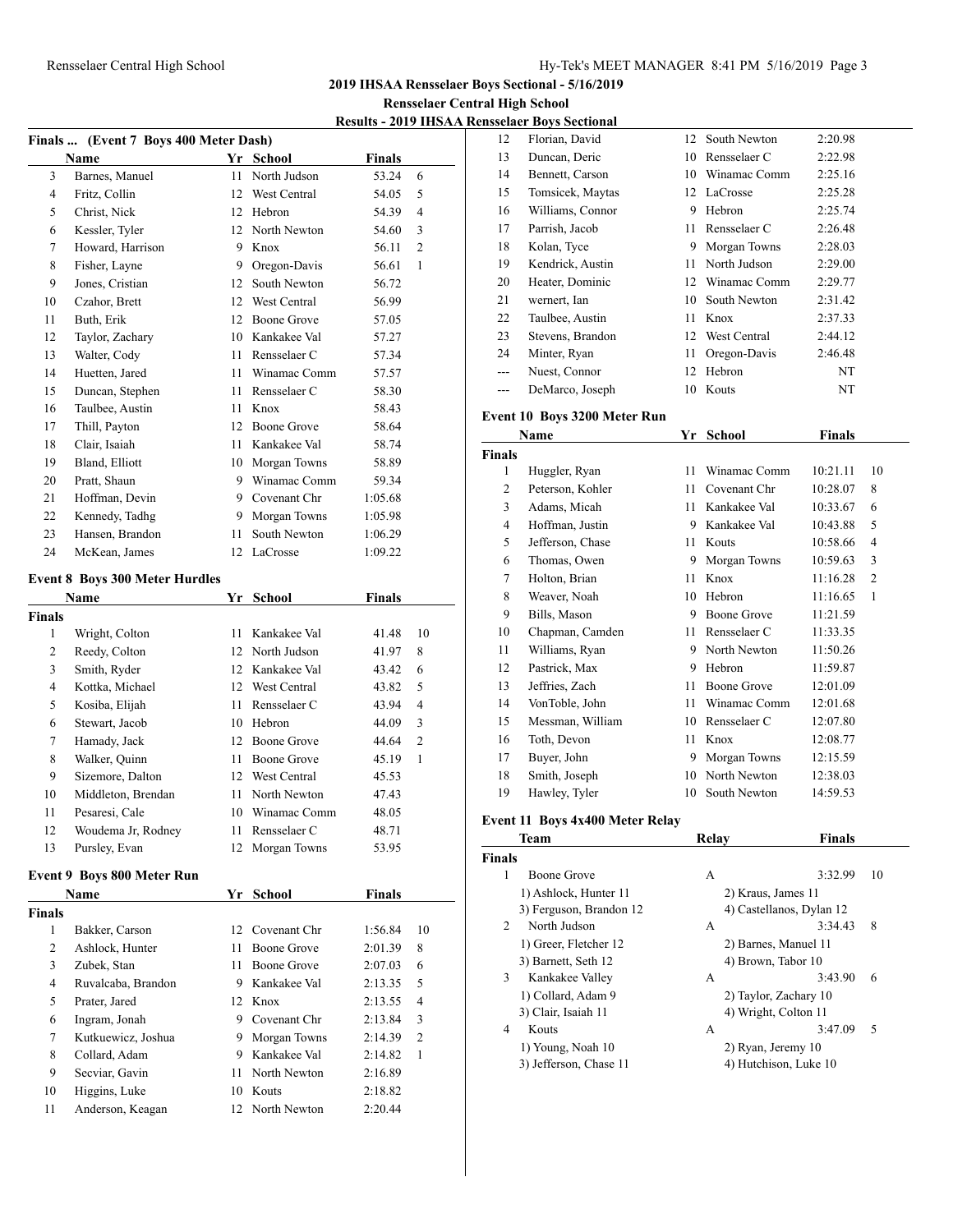**2019 IHSAA Rensselaer Boys Sectional - 5/16/2019**

# **Rensselaer Central High School**<br>2010 **IUSAA Pensselaer Pays Section**

# **Results - 2019 IHSAA Rensselaer Boys Sectional**

| Finals  (Event 11 Boys 4x400 Meter Relay) |                                |      |                         |                            |              |  |  |
|-------------------------------------------|--------------------------------|------|-------------------------|----------------------------|--------------|--|--|
|                                           | <b>Team</b>                    |      | Relay                   | <b>Finals</b>              |              |  |  |
| 5                                         | Knox                           |      | A                       | 3:47.69                    | 4            |  |  |
|                                           | 1) Toth, Devon 11              |      | 2) Howard, Harrison 9   |                            |              |  |  |
|                                           | 3) Taulbee, Austin 11          |      |                         | 4) Napierkowski, Martin 10 |              |  |  |
| 6                                         | Rensselaer Central             |      | A                       | 3:51.34                    | 3            |  |  |
|                                           | 1) Duncan, Stephen 11          |      | 2) Wright, Brayden 12   |                            |              |  |  |
|                                           | 3) Duncan, Deric 10            |      | 4) Zaragoza, Alex 9     |                            |              |  |  |
| 7                                         | Hebron                         |      | A                       | 3:55.53                    | 2            |  |  |
|                                           | 1) Nuest, Connor 12            |      | 2) Clemens, Josh 12     |                            |              |  |  |
|                                           | 3) Stewart, Jacob 10           |      | 4) Syrovatka, Peyton 11 |                            |              |  |  |
| 8                                         | Morgan Township                |      | A                       | 3:57.33                    | 1            |  |  |
|                                           | 1) Pursley, Evan 12            |      | 2) Lawless, Reed 10     |                            |              |  |  |
|                                           | 3) Tollar, Matthew 9           |      | 4) Ilic, Shawn 11       |                            |              |  |  |
| 9                                         | Winamac Community              |      | A                       | 3:58.53                    |              |  |  |
|                                           | 1) Bennett, Carson 10          |      | 2) Huetten, Jared 11    |                            |              |  |  |
|                                           | 3) Pesaresi, Cale 10           |      | 4) Townsend, Gabe 11    |                            |              |  |  |
| 10                                        | West Central                   |      | A                       | 4:14.38                    |              |  |  |
|                                           | 1) Kackos, Bryant 12           |      | 2) Fritz, Collin 12     |                            |              |  |  |
|                                           | 3) Czahor, Brett 12            |      | 4) Hoover, Emanuel 9    |                            |              |  |  |
|                                           | <b>Event 12 Boys High Jump</b> |      |                         |                            |              |  |  |
|                                           | Name                           | Yr   | <b>School</b>           | <b>Finals</b>              |              |  |  |
| Finals                                    |                                |      |                         |                            |              |  |  |
| 1                                         | Kosiba, Elijah                 | 11   | Rensselaer C            | 6-02.00                    | 10           |  |  |
| 2                                         | Kraus, James                   | 11-  | Boone Grove             | 6-01.00                    | 8            |  |  |
| 3                                         | Wright, Colton                 | 11 - | Kankakee Val            | $5 - 10.00$                | 6            |  |  |
| 4                                         | Huetten, Jared                 | 11   | Winamac Comm            |                            | 4.5          |  |  |
|                                           |                                |      |                         | 5-08.00                    |              |  |  |
| 4                                         | Kidd, Dalton                   |      | 10 Rensselaer C         | 5-08.00                    | 4.5          |  |  |
| 6                                         | Prater, Jared                  |      | 12 Knox                 | J5-08.00                   | 2.5          |  |  |
| 6                                         | Buth, Erik                     |      | 12 Boone Grove          | J5-08.00                   | 2.5          |  |  |
| 8                                         | Sammons, Garrett               | 9    | South Newton            | J5-08.00                   | $\mathbf{1}$ |  |  |
| 9                                         | Gott, Elijah                   |      | 11 Kankakee Val         | J5-08.00                   |              |  |  |
| 9                                         | Weil, Garrett                  | 11   | Oregon-Davis            | J5-08.00                   |              |  |  |
| 9                                         | Hutchison, Luke                |      | 10 Kouts                | J5-08.00                   |              |  |  |
| 12                                        | Kresich, Frank                 |      | 10 Hebron               | 5-06.00                    |              |  |  |
| ---                                       | Ailes, Tyler                   |      | 12 Oregon-Davis         | NH                         |              |  |  |
| ---                                       | Maynard, Jordan                |      | 10 Knox                 | NΗ                         |              |  |  |
| ---                                       | Venice, Jon                    | 12   | Morgan Towns            | NΗ                         |              |  |  |
| ---                                       | Zacarias, Logan                | 9    | Hebron                  | NΗ                         |              |  |  |
| ---                                       | Brown, Tabor                   | 10   | North Judson            | NH                         |              |  |  |
| ---                                       | Middleton, Brendan             | 11   | North Newton            | NΗ                         |              |  |  |
| ---                                       | Barnett, Hayden                | 11   | Morgan Towns            | NH                         |              |  |  |
|                                           | <b>Event 13 Boys Long Jump</b> |      |                         |                            |              |  |  |
|                                           |                                |      |                         |                            |              |  |  |
|                                           | Name                           | Yr   | School                  | <b>Finals</b>              |              |  |  |
| Finals                                    |                                |      |                         |                            |              |  |  |
| 1                                         | Vanderwall, Ben                | 12   | North Newton            | 21-06.25                   | 10           |  |  |
| 2                                         | Ferguson, Brandon              | 12   | Boone Grove             | 20-08.25                   | 8            |  |  |
| 3                                         | Kosiba, Elijah                 | 11   | Rensselaer C            | 20-06.00                   | 6            |  |  |
| $\overline{4}$                            | Weil, Garrett                  | 11   | Oregon-Davis            | 19-01.25                   | 5            |  |  |

 Prater, Jared 12 Knox 18-10.75 4 Napierkowski, Martin 10 Knox J18-10.75 3 Capps, Cole 12 Kankakee Val 18-09.75 2 Pratt, Shaun 9 Winamac Comm 18-09.25 1 Ilic, Shawn 11 Morgan Towns 18-01.50

|                               | <u>ensselaer Boys Sectional</u>                  |      |                          |                      |                |  |
|-------------------------------|--------------------------------------------------|------|--------------------------|----------------------|----------------|--|
| 10                            | Kresich, Frank                                   |      | 10 Hebron                | 18-00.25             |                |  |
| 11                            | Ziemniak, Chris                                  | 11   | Boone Grove              | J18-00.25            |                |  |
| 12                            | Lawrence, Maxwell                                |      | 12 Oregon-Davis          | 17-11.50             |                |  |
| 13                            | Fritz, Collin                                    |      | 12 West Central          | 17-11.00             |                |  |
| 14                            | Gregor, Ryan                                     |      | 9 Winamac Comm           | 17-07.50             |                |  |
| 15                            | Wenglarz, Maxwell                                |      | 11 North Judson          | 17-06.00             |                |  |
| 16                            | Kidd, Dylan                                      |      | 9 Rensselaer C           | 16-10.75             |                |  |
| 17                            | Zacarias, Logan                                  |      | 9 Hebron                 | 16-05.25             |                |  |
| 18                            | Sammons, Cy                                      |      | 9 South Newton           | 16-05.00             |                |  |
| 19                            | Voris, John                                      |      | 9 Kankakee Val           | 15-00.75             |                |  |
| 20                            | McArdle, Keegan                                  |      | 9 LaCrosse               | 14-11.50             |                |  |
| 21                            | Hoover, Emanuel                                  |      | 9 West Central           | 14-01.50             |                |  |
| 22                            | Sammons, Eli                                     |      | 9 South Newton           | 12-09.75             |                |  |
|                               |                                                  |      |                          |                      |                |  |
|                               | <b>Event 14 Boys Discus Throw</b><br><b>Name</b> |      |                          |                      |                |  |
|                               |                                                  |      | Yr School                | Finals               |                |  |
| <b>Finals</b><br>$\mathbf{1}$ |                                                  |      | 12 Boone Grove           | 145-05               | 10             |  |
| 2                             | Wilkening, Luke                                  |      | 12 Kankakee Val          | 145-00               | 8              |  |
| 3                             | Brewster, Garrett                                |      | 10 Morgan Towns          |                      | 6              |  |
| $\overline{4}$                | Arnett, Bram<br>Brandt, Austin                   |      | 12 Winamac Comm          | 135-11               | 5              |  |
|                               |                                                  | 11   | Rensselaer C             | 135-08               | 4              |  |
| 5<br>6                        | Taylor, Pierce                                   |      | 12 Winamac Comm          | 129-08<br>126-06     | 3              |  |
|                               | Kyle, Chumley                                    | 11   | Hebron                   |                      | $\mathfrak{2}$ |  |
| 7<br>8                        | Syrovatka, Peyton                                | 11   | Rensselaer C             | 122-03               | 1              |  |
| 9                             | Hesson, Kiren                                    |      | 11 North Newton          | 119-05               |                |  |
|                               | Scheeringa, David                                |      | 12 Covenant Chr          | 117-03               |                |  |
| 10<br>11                      | Ryken, Reagan<br>Benson, Caden                   |      | 12 North Judson          | 110-01<br>108-09     |                |  |
| 12                            |                                                  | 11 - |                          |                      |                |  |
| 13                            | Snodgrass, Tyler<br>Hoffman, Trevor              |      | Oregon-Davis<br>9 Hebron | $107 - 10$<br>107-06 |                |  |
| 14                            | Taulbee, Isaac                                   |      | 12 North Judson          | 105-04               |                |  |
| 15                            | Boyd, Jack                                       |      | 12 North Newton          | 97-05                |                |  |
| 16                            | Musch, Grant                                     |      | 10 Covenant Chr          | 91-11                |                |  |
| 17                            | Zimmerman, Peyton                                |      | 11 Kankakee Val          | 91-09                |                |  |
| 18                            | Wolfe, James                                     |      | 10 West Central          | 90-04                |                |  |
| 19                            | Smith, Kyle                                      | 11   | West Central             | 90-03                |                |  |
| 20                            | Stephenson, Joseph                               |      | 10 Boone Grove           | 83-00                |                |  |
| 21                            | Moss, Chris                                      |      | 10 South Newton          | 81-08                |                |  |
| 22                            | Watson, Cole                                     |      | 9 Morgan Towns           | 80-02                |                |  |
| 23                            | Fifer, Brandon                                   |      | 9 Knox                   | 76-02                |                |  |
| 24                            | Moss, Jonathan                                   | 9    | South Newton             | 73-02                |                |  |
| 25                            | Tow, Nicholas                                    |      | 10 Knox                  | 66-06                |                |  |
| 26                            | McKean, James                                    |      | 12 LaCrosse              | 63-09                |                |  |
|                               |                                                  |      |                          |                      |                |  |
| <b>Event 15 Boys Shot Put</b> |                                                  |      |                          |                      |                |  |
|                               | Name                                             | Yr   | <b>School</b>            | <b>Finals</b>        |                |  |

| Name          |                    | Y r | School          | <b>Finals</b> |                |
|---------------|--------------------|-----|-----------------|---------------|----------------|
| <b>Finals</b> |                    |     |                 |               |                |
| 1             | Wilkening, Luke    | 12. | Boone Grove     | 50-09.00      | 10             |
| 2             | Brandt, Austin     | 12. | Winamac Comm    | 46-01.50      | 8              |
| 3             | Arnett, Bram       |     | 10 Morgan Towns | 45-05.75      | 6              |
| 4             | Taylor, Pierce     | 11  | Rensselaer C    | $42 - 02.00$  | 5              |
| 5             | Stephenson, Joseph | 10  | Boone Grove     | 40-11.50      | 4              |
| 6             | Brewster, Garrett  |     | 12 Kankakee Val | 40-07.00      | 3              |
| 7             | Ewing, Brett       |     | 12 North Newton | 40-02.75      | $\overline{2}$ |
| 8             | Kyle, Chumley      | 12. | Winamac Comm    | 39-10.75      |                |
| 9             | Taulbee, Isaac     |     | 12 North Judson | 39-08.00      |                |